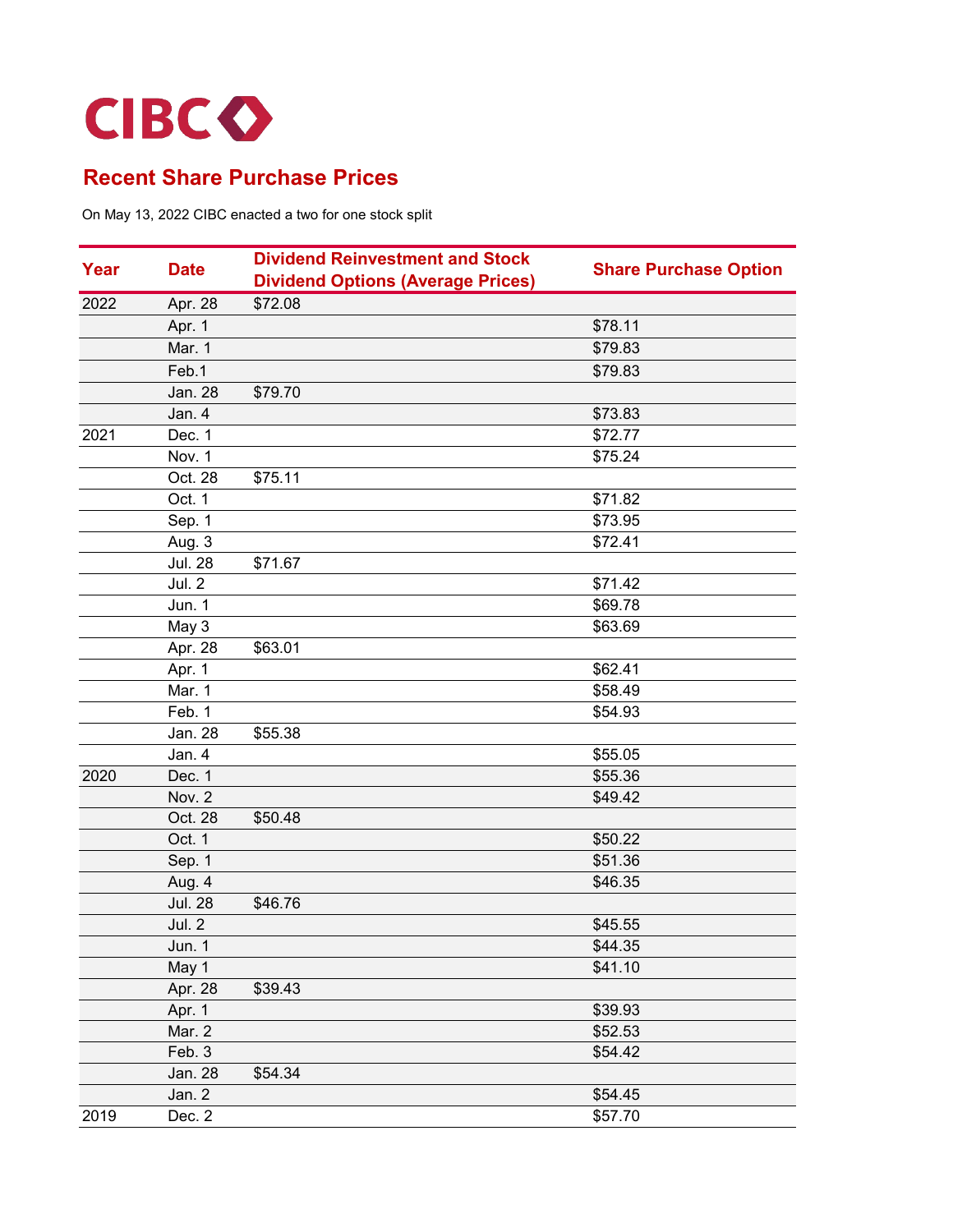

|      |                | <b>Dividend Reinvestment and Stock</b>   |                              |
|------|----------------|------------------------------------------|------------------------------|
| Year | <b>Date</b>    | <b>Dividend Options (Average Prices)</b> | <b>Share Purchase Option</b> |
|      | Nov. 1         |                                          | \$56.22                      |
|      | Oct. 28        | \$55.80                                  |                              |
|      | Oct. 1         |                                          | \$54.82                      |
|      | Sep. 3         |                                          | \$50.86                      |
|      | Aug. 1         |                                          | \$51.79                      |
|      | <b>Jul. 29</b> | \$51.76                                  |                              |
|      | Jul. 2         |                                          | \$51.79                      |
|      | Jun. 3         |                                          | \$51.56                      |
|      | May 1          |                                          | \$56.04                      |
|      | Apr. 29        | \$55.59                                  |                              |
|      | Apr. 1         |                                          | \$53.82                      |
|      | Mar. 1         |                                          | \$56.73                      |
|      | Feb. 1         |                                          | \$55.42                      |
|      | Jan. 28        | \$54.73                                  |                              |
|      | Jan. 2         |                                          | \$50.94                      |
| 2018 | Dec. 3         |                                          | \$56.60                      |
|      | Nov. 1         |                                          | \$56.54                      |
|      | Oct. 29        | \$56.88                                  |                              |
|      | Oct. 1         |                                          | \$61.62                      |
|      | Sep. 4         |                                          | \$61.34                      |
|      | Aug. 1         |                                          | \$59.01                      |
|      | <b>Jul. 27</b> | \$58.38                                  |                              |
|      | Jul.3          |                                          | \$57.71                      |
|      | <b>Jun. 1</b>  |                                          | \$56.74                      |
|      | May 1          |                                          | \$55.73                      |
|      | Apr. 27        | \$55.47                                  |                              |
|      | Apr. 2         |                                          | \$56.90                      |
|      | Mar. 1         |                                          | \$59.08                      |
|      | Feb. 1         |                                          | \$60.86                      |
|      | Jan. 29        | \$59.83                                  |                              |
|      | Jan. 2         |                                          | \$61.25                      |
| 2017 | Dec. 1         |                                          | \$58.17                      |
|      | Nov. 1         |                                          | \$56.81                      |
|      | Oct. 27        | \$55.58                                  |                              |
|      | Oct. 2         |                                          | \$54.74                      |
|      | Sep. 1         |                                          | \$52.54                      |
|      | Aug. 1         |                                          | \$53.80                      |
|      | <b>Jul. 28</b> | \$52.80                                  |                              |
|      | <b>Jul. 4</b>  |                                          | \$52.68                      |
|      | Jun. 1         |                                          | \$52.73                      |
|      |                |                                          |                              |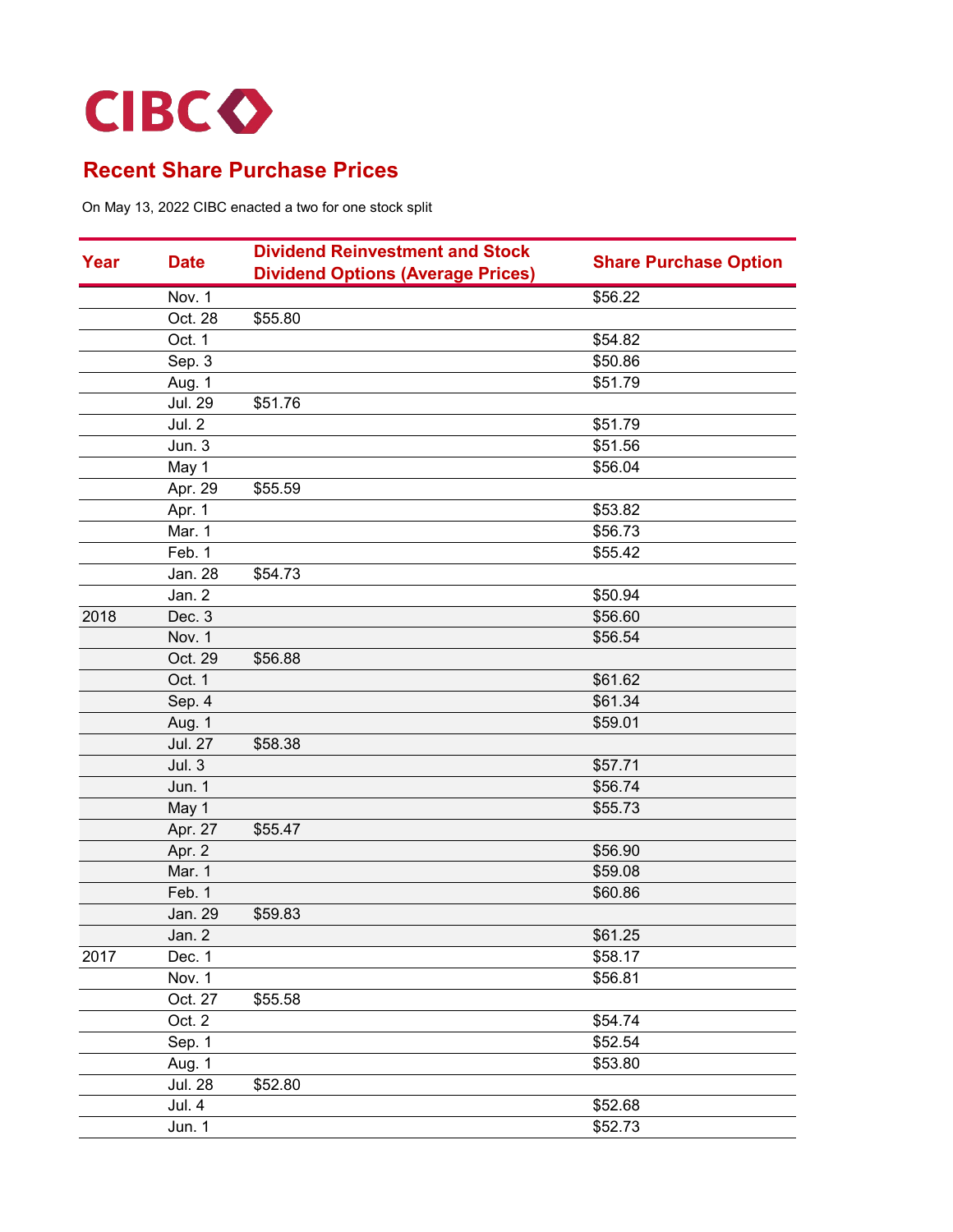

|      |                | <b>Dividend Reinvestment and Stock</b>   |                              |
|------|----------------|------------------------------------------|------------------------------|
| Year | <b>Date</b>    | <b>Dividend Options (Average Prices)</b> | <b>Share Purchase Option</b> |
|      | May 1          |                                          | \$55.71                      |
|      | Apr. 28        | \$54.72                                  |                              |
|      | Apr. 3         |                                          | \$57.51                      |
|      | Mar. 1         |                                          | \$59.02                      |
|      | Feb. 1         |                                          | \$56.07                      |
|      | Jan. 27        | \$54.89                                  |                              |
|      | Jan. 3         |                                          | \$55.30                      |
| 2016 | Dec. 1         |                                          | \$52.86                      |
|      | Nov. 1         |                                          | \$50.40                      |
|      | Oct. 28        | \$49.34                                  |                              |
|      | Oct. 3         |                                          | \$50.69                      |
|      | Sep. 1         |                                          | \$51.93                      |
|      | Aug. 2         |                                          | \$49.22                      |
|      | <b>Jul. 28</b> | \$49.63                                  |                              |
|      | Jul. 4         |                                          | \$48.50                      |
|      | Jun. 1         |                                          | \$50.50                      |
|      | May 2          |                                          | \$50.35                      |
|      | Apr. 28        | \$50.75                                  |                              |
|      | Apr. 1         |                                          | \$48.62                      |
|      | Mar. 1         |                                          | \$45.64                      |
|      | Feb. 1         |                                          | \$45.05                      |
|      | Jan. 28        | \$44.81                                  |                              |
|      | Jan. 4         |                                          | \$45.40                      |
| 2015 | Dec. 1         |                                          | \$50.45                      |
|      | Nov. 2         |                                          | \$50.15                      |
|      | Oct. 28        | \$51.23                                  |                              |
|      | Oct. 1         |                                          | \$48.07                      |
|      | Sep. 1         |                                          | \$47.38                      |
|      | Aug. 4         |                                          | \$46.32                      |
|      | <b>Jul. 28</b> | \$45.12                                  |                              |
|      | <b>Jul. 2</b>  |                                          | \$45.78                      |
|      | Jun. 1         |                                          | \$47.45                      |
|      | May 1          |                                          | \$48.45                      |
|      | Apr. 28        | \$48.61                                  |                              |
|      | Apr. 1         |                                          | \$45.78                      |
|      | Mar. 2         |                                          | \$48.13                      |
|      | Feb. 2         |                                          | \$44.70                      |
|      | Jan. 28        | \$45.98                                  |                              |
|      | Jan. 2         |                                          | \$50.07                      |
| 2014 | Dec. 1         |                                          | \$53.30                      |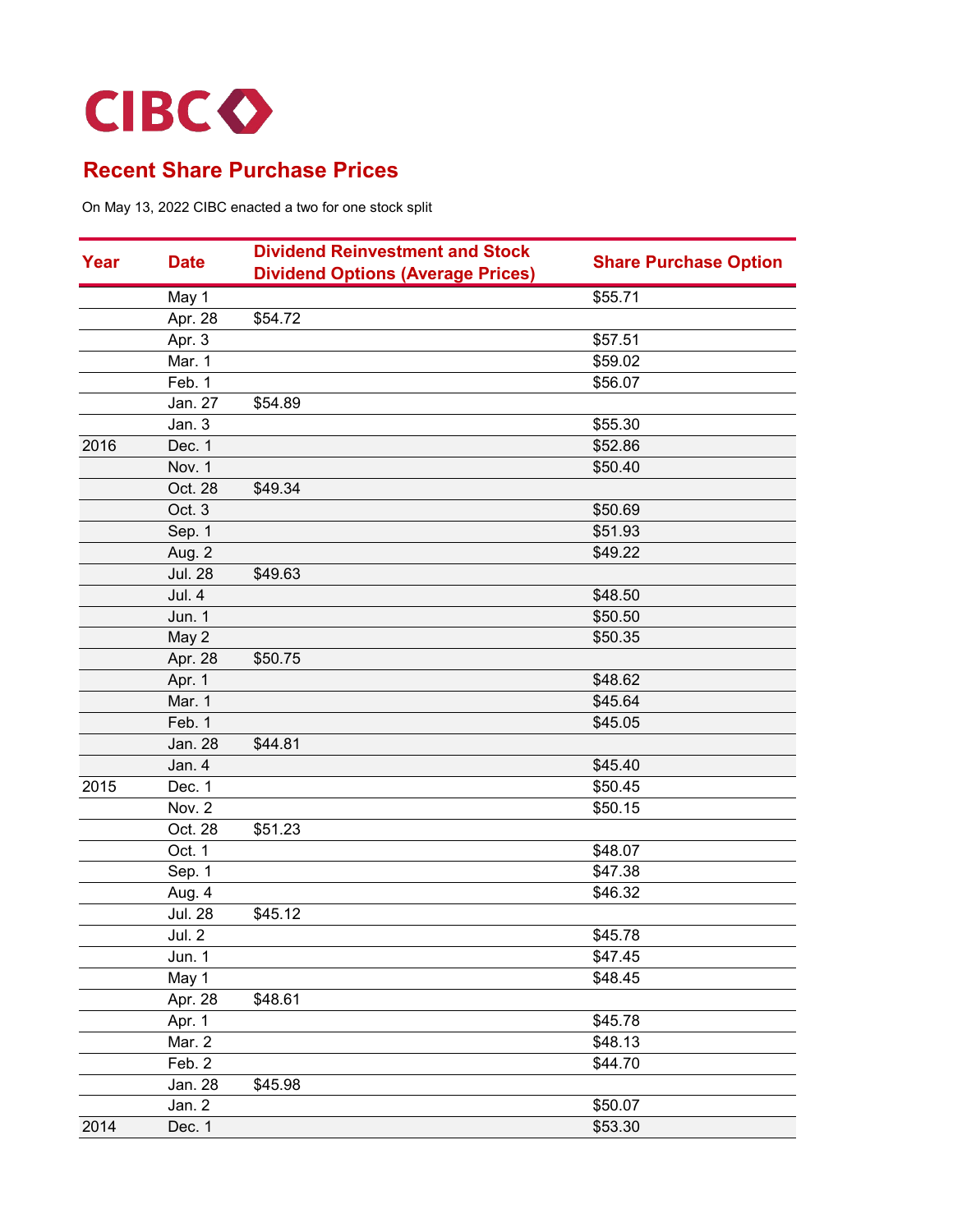

| Year | <b>Date</b>    | <b>Dividend Reinvestment and Stock</b>   |                              |
|------|----------------|------------------------------------------|------------------------------|
|      |                | <b>Dividend Options (Average Prices)</b> | <b>Share Purchase Option</b> |
|      | Nov. 3         |                                          | \$51.36                      |
|      | Oct. 28        | \$51.27                                  |                              |
|      | Oct. 1         |                                          | \$49.95                      |
|      | Sep. 2         |                                          | \$51.94                      |
|      | Aug. 1         |                                          | \$50.55                      |
|      | <b>Jul. 28</b> | \$50.51                                  |                              |
|      | Jul. 2         |                                          | \$48.78                      |
|      | Jun. 2         |                                          | \$48.05                      |
|      | May 1          |                                          | \$48.95                      |
|      | Apr. 28        | \$48.25                                  |                              |
|      | Apr. 1         |                                          | \$47.68                      |
|      | Mar. 3         |                                          | \$46.25                      |
|      | Feb. 3         |                                          | \$43.07                      |
|      | Jan. 28        | \$43.66                                  |                              |
|      | Jan. 2         |                                          | \$44.82                      |
| 2013 | Dec. 2         |                                          | \$45.67                      |
|      | Nov. 1         |                                          | \$44.73                      |
|      | Oct. 28        | \$43.40                                  |                              |
|      | Oct. 1         |                                          | \$41.13                      |
|      | Sep. 3         |                                          | \$41.35                      |
|      | Aug. 1         |                                          | \$39.14                      |
|      | <b>Jul. 29</b> | \$39.40                                  |                              |
|      | <b>Jul. 2</b>  |                                          | \$37.33                      |
|      | Jun. 3         |                                          | \$39.12                      |
|      | May 1          |                                          | \$40.06                      |
|      | Apr. 29        | \$39.57                                  |                              |
|      | Apr. 1         |                                          | \$39.98                      |
|      | Mar. 1         |                                          | \$41.53                      |
|      | Feb. 1         |                                          | \$41.85                      |
|      | Jan. 31        | \$42.04                                  |                              |
|      | Jan. 2         |                                          | \$40.70                      |
| 2012 | Dec. 3         |                                          | \$40.01                      |
|      | Nov. 1         |                                          | \$39.15                      |
|      | Oct. 29        | \$38.88                                  |                              |
|      | Oct. 1         |                                          | \$38.67                      |
|      | Sep. 4         |                                          | \$38.08                      |
|      | Aug. 1         |                                          | \$36.35                      |
|      | <b>Jul. 27</b> | \$35.74                                  |                              |
|      | Jul.3          |                                          | \$35.63                      |
|      | Jun. 1         |                                          | \$35.48                      |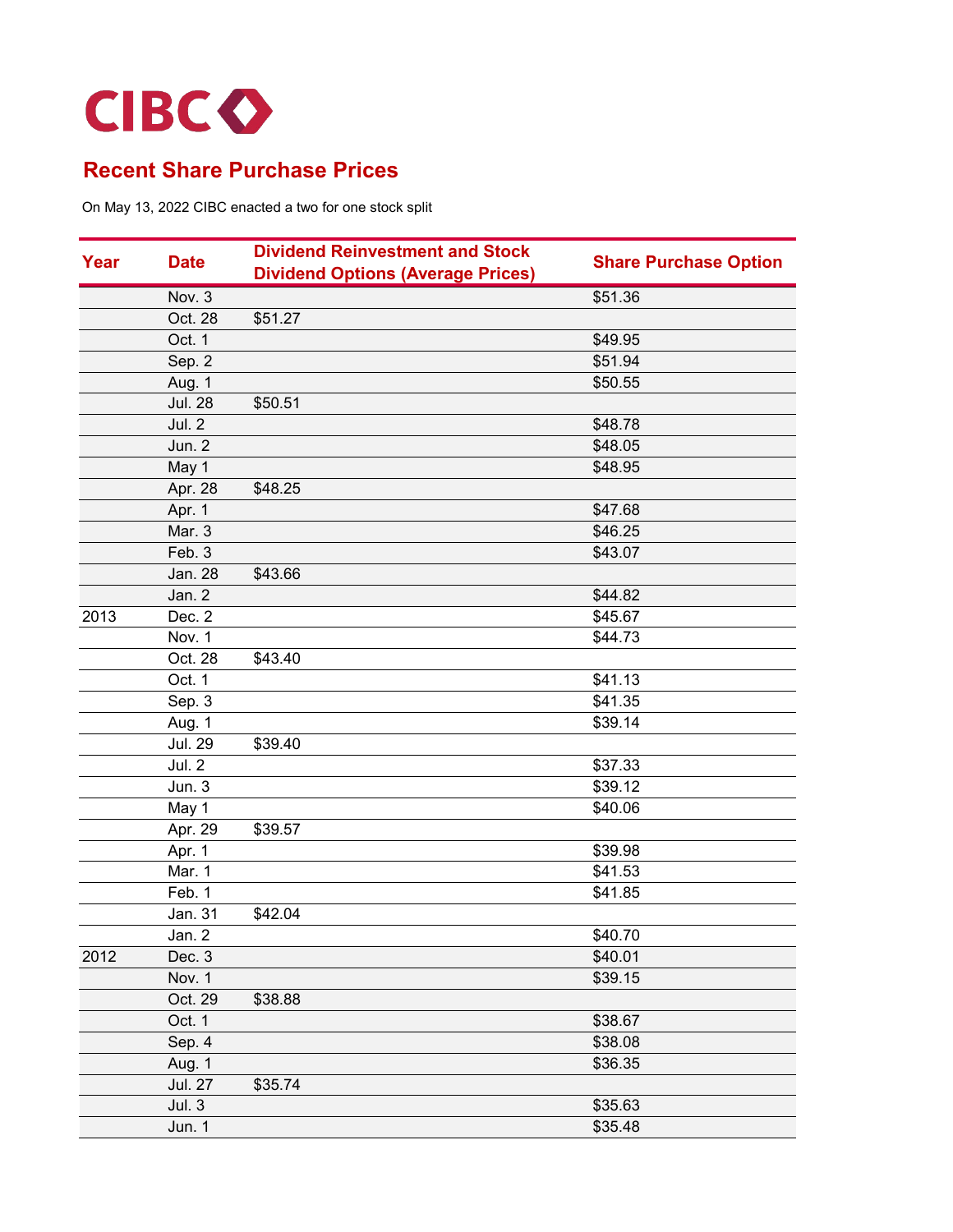

| Year | <b>Date</b>    | <b>Dividend Reinvestment and Stock</b>   | <b>Share Purchase Option</b> |
|------|----------------|------------------------------------------|------------------------------|
|      |                | <b>Dividend Options (Average Prices)</b> |                              |
|      | May 1          |                                          | \$36.83                      |
|      | Apr. 27        | \$36.11                                  |                              |
|      | Apr. 2         |                                          | \$38.39                      |
|      | Mar. 1         |                                          | \$38.38                      |
|      | Feb. 1         |                                          | \$37.87                      |
|      | Jan. 27        | \$37.65                                  |                              |
|      | Jan. 3         |                                          | \$36.59                      |
| 2011 | Dec. 1         |                                          | \$35.04                      |
|      | Nov. 1         |                                          | \$37.47                      |
|      | Oct. 28        | \$36.66                                  |                              |
|      | Oct. 3         |                                          | \$36.27                      |
|      | Sep. 1         |                                          | \$36.81                      |
|      | Aug. 2         |                                          | \$36.73                      |
|      | <b>Jul. 28</b> | \$36.30                                  |                              |
|      | Jul. 4         |                                          | \$38.09                      |
|      | Jun. 1         |                                          | \$40.49                      |
|      | May 2          |                                          | \$40.54                      |
|      | Apr. 28        | \$39.89                                  |                              |
|      | Apr. 1         |                                          | \$42.00                      |
|      | Mar. 1         |                                          | \$40.82                      |
|      | Feb. 1         |                                          | \$38.08                      |
|      | Jan. 28        | \$36.82                                  |                              |
|      | Jan. 4         |                                          | \$39.31                      |
| 2010 | Dec. 1         |                                          | \$39.55                      |
|      | Nov. 1         |                                          | \$38.61                      |
|      | Oct. 28        | \$37.75                                  |                              |
|      | Oct. 1         |                                          | \$36.90                      |
|      | Sep. 1         |                                          | \$35.18                      |
|      | Aug. 3         |                                          | \$35.06                      |
|      | <b>Jul. 28</b> | \$33.14                                  |                              |
|      | Jul. 2         |                                          | \$34.66                      |
|      | Jun. 1         |                                          | \$36.53                      |
|      | May 3          |                                          | \$37.81                      |
|      | Apr. 28        | \$36.98                                  |                              |
|      | Apr. 1         |                                          | \$37.68                      |
|      | Mar. 1         |                                          | \$34.45                      |
|      | Feb. 1         |                                          | \$32.16                      |
|      | Jan. 28        | \$31.24                                  |                              |
|      | Jan. 4         |                                          | \$33.77                      |
| 2009 | Dec. 1         |                                          | \$34.43                      |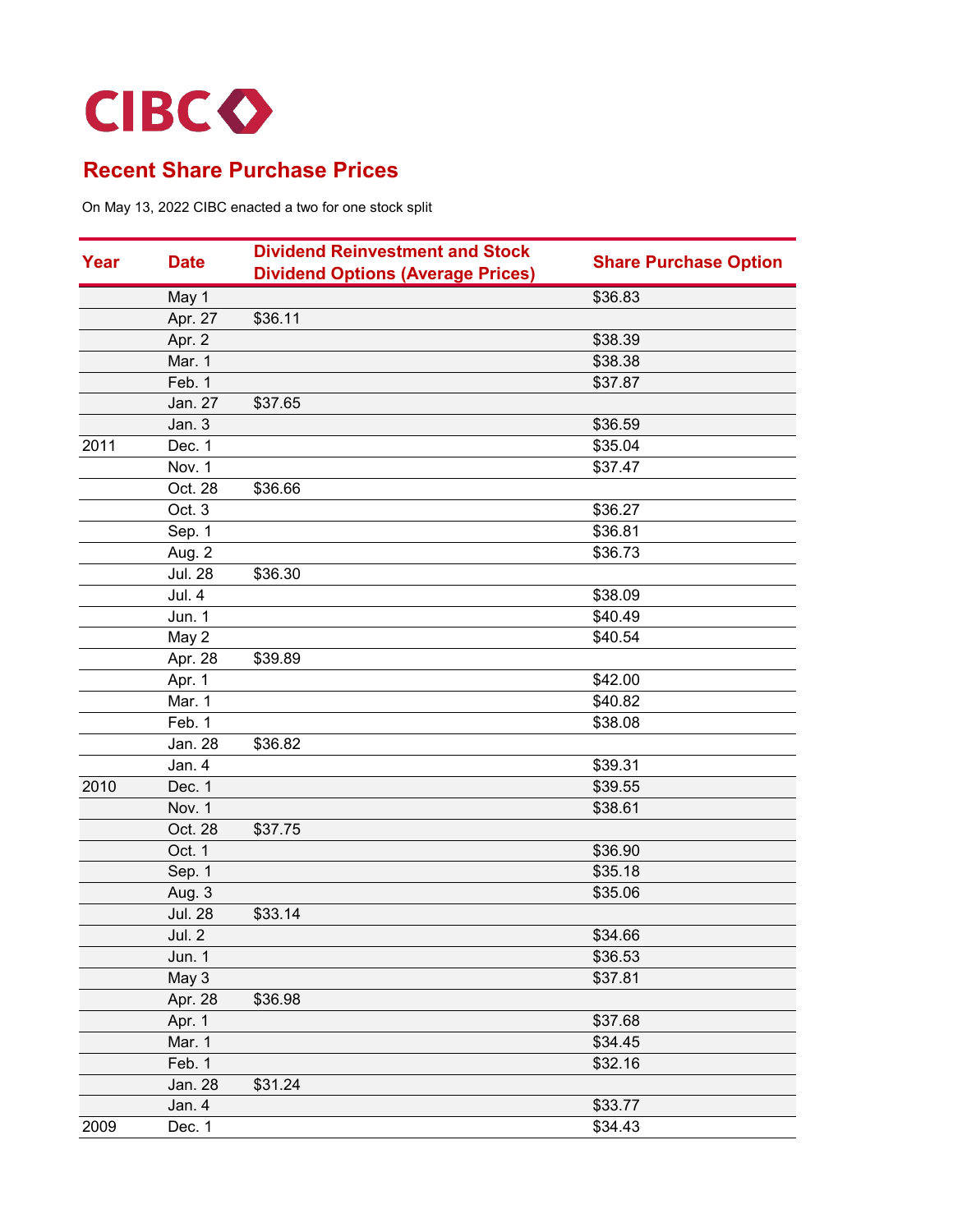

|      |                | <b>Dividend Reinvestment and Stock</b>   |                              |
|------|----------------|------------------------------------------|------------------------------|
| Year | <b>Date</b>    | <b>Dividend Options (Average Prices)</b> | <b>Share Purchase Option</b> |
|      | Nov. 2         |                                          | \$31.29                      |
|      | Oct. 28        | \$30.94                                  |                              |
|      | Oct. 1         |                                          | \$32.27                      |
|      | Sep. 1         |                                          | \$32.28                      |
|      | Aug. 4         |                                          | \$33.08                      |
|      | <b>Jul. 28</b> | \$31.38                                  |                              |
|      | Jul. 2         |                                          | \$29.09                      |
|      | Jun. 1         |                                          | \$27.30                      |
|      | May 1          |                                          | \$26.65                      |
|      | Apr. 28        | \$26.99                                  |                              |
|      | Apr. 1         |                                          | \$22.71                      |
|      | Mar. 2         |                                          | \$19.95                      |
|      | Feb. 2         |                                          | \$22.72                      |
|      | Jan. 28        | \$24.36                                  |                              |
|      | Jan. 2         |                                          | \$25.51                      |
| 2008 | Dec. 1         |                                          | \$23.38                      |
|      | Nov. 3         |                                          | \$26.80                      |
|      | Oct. 28        | \$25.33                                  |                              |
|      | Oct. 1         |                                          | \$30.07                      |
|      | Sep. 2         |                                          | \$32.05                      |
|      | Aug. 1         |                                          | \$30.98                      |
|      | <b>Jul. 28</b> | \$29.32                                  |                              |
|      | Jul. 2         |                                          | \$28.45                      |
|      | Jun. 2         |                                          | \$34.47                      |
|      | May 1          |                                          | \$38.09                      |
|      | Apr. 28        | \$36.49                                  |                              |
|      | Apr. 1         |                                          | \$33.90                      |
|      | Mar. 3         |                                          | \$32.90                      |
|      | Feb. 1         |                                          | \$35.93                      |
|      | Jan. 28        | \$33.49                                  |                              |
|      | Jan. 2         |                                          | \$35.34                      |
| 2007 | Dec. 3         |                                          | \$44.20                      |
|      | Nov. 1         |                                          | \$50.50                      |
|      | Oct. 29        | \$49.87                                  |                              |
|      | Oct. 1         |                                          | \$50.09                      |
|      | Sep. 4         |                                          | \$47.85                      |
|      | Aug. 1         |                                          | \$45.55                      |
|      | <b>Jul. 27</b> | \$46.53                                  |                              |
|      | Jul.3          |                                          | \$48.40                      |
|      | Jun. 1         |                                          | \$51.34                      |
|      |                |                                          |                              |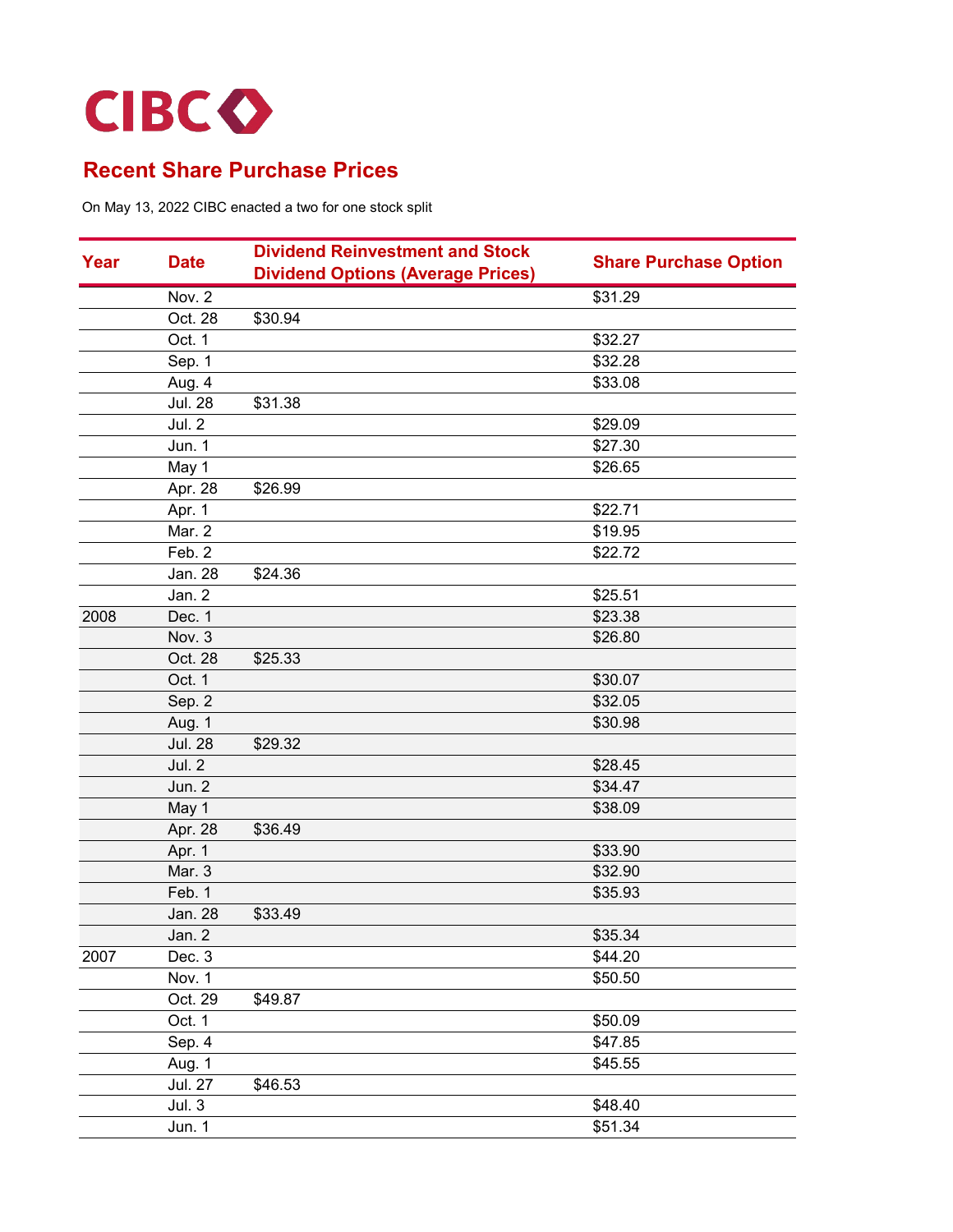

|      |                | <b>Dividend Reinvestment and Stock</b>   |                              |
|------|----------------|------------------------------------------|------------------------------|
| Year | <b>Date</b>    | <b>Dividend Options (Average Prices)</b> | <b>Share Purchase Option</b> |
|      | May 1          |                                          | \$49.15                      |
|      | Apr. 27        | \$49.10                                  |                              |
|      | Apr. 2         |                                          | \$50.36                      |
|      | Mar. 1         |                                          | \$49.91                      |
|      | Feb. 1         |                                          | \$50.93                      |
|      | Jan. 29        | \$51.14                                  |                              |
|      | Jan. 2         |                                          | \$49.44                      |
| 2006 | Dec. 1         |                                          | \$44.70                      |
|      | Nov. 1         |                                          | \$44.01                      |
|      | Oct. 17        | \$43.89                                  |                              |
|      | Oct. 2         |                                          | \$42.43                      |
|      | Sep. 1         |                                          | \$40.36                      |
|      | Aug. 1         |                                          | \$38.79                      |
|      | Jul. 8         | \$39.31                                  |                              |
|      | Jul. 4         |                                          | \$37.53                      |
|      | <b>Jun. 1</b>  |                                          | \$39.50                      |
|      | May 1          |                                          | \$41.43                      |
|      | Apr. 28        | \$41.63                                  |                              |
|      | Apr. 3         |                                          | \$43.09                      |
|      | Mar. 1         |                                          | \$39.75                      |
|      | Feb. 1         |                                          | \$39.96                      |
|      | Jan. 27        | \$40.27                                  |                              |
|      | Jan. 3         |                                          | \$38.49                      |
| 2005 | Dec. 1         |                                          | \$37.64                      |
|      | Nov. 1         |                                          | \$36.32                      |
|      | Oct. 28        | \$36.08                                  |                              |
|      | Oct. 3         |                                          | \$36.32                      |
|      | Sep. 1         |                                          | \$35.20                      |
|      | Aug. 2         |                                          | \$40.50                      |
|      | <b>Jul. 28</b> | \$40.47                                  |                              |
|      | <b>Jul. 4</b>  |                                          | \$37.97                      |
|      | Jun. 1         |                                          | \$36.36                      |
|      | May 2          |                                          | \$37.61                      |
|      | Apr. 28        | \$37.03                                  |                              |
|      | Apr. 1         |                                          | \$36.88                      |
|      | Mar. 1         |                                          | \$34.70                      |
|      | Feb. 1         |                                          | \$34.14                      |
|      | Jan. 28        | \$34.33                                  |                              |
|      | Jan. 4         |                                          | \$36.17                      |
| 2004 | Dec. 1         |                                          | \$36.32                      |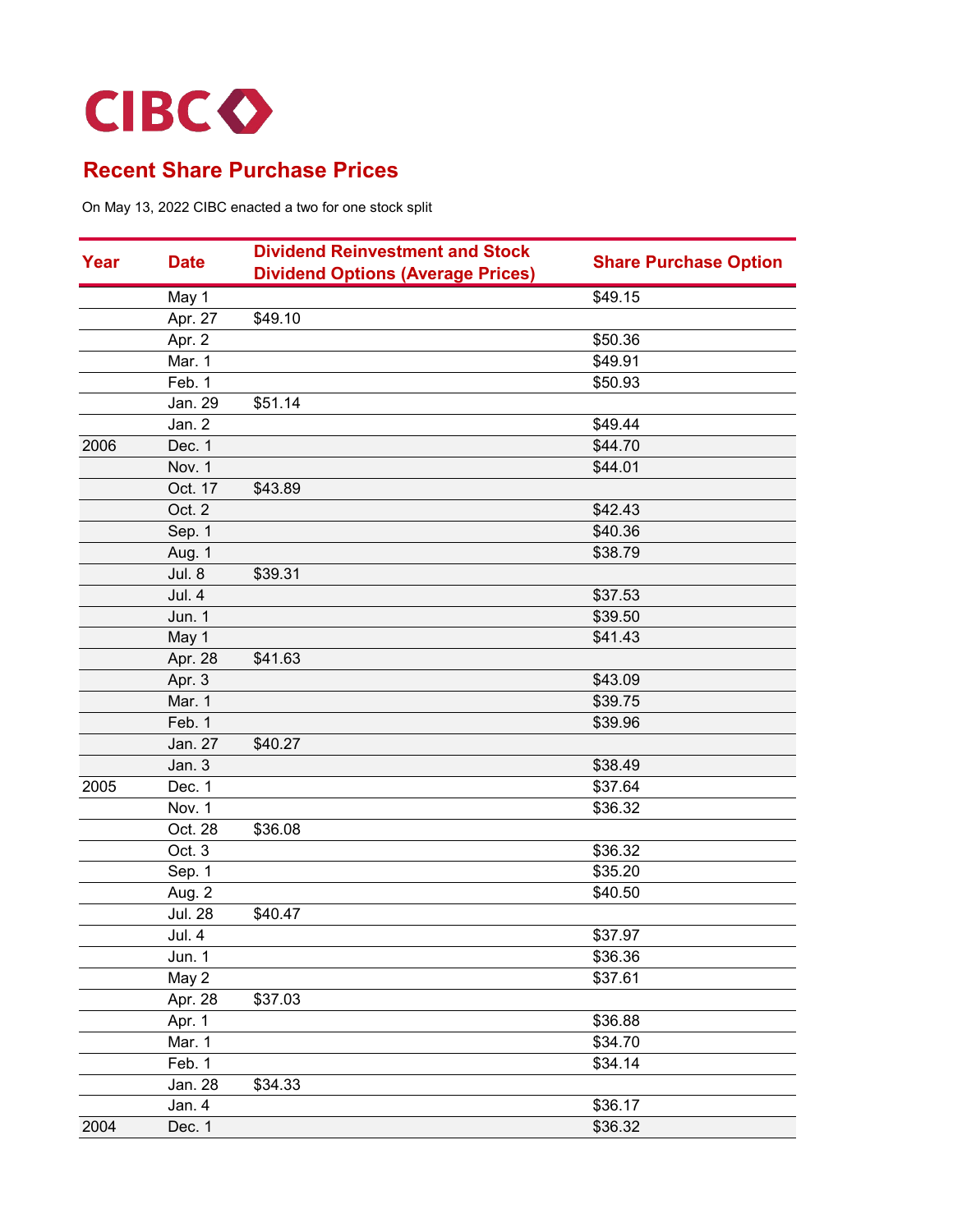

| <b>Dividend Options (Average Prices)</b><br>\$36.79<br>Nov. 1<br>Oct. 28<br>\$36.42<br>Oct. 1<br>\$34.13<br>Sep. 1<br>\$33.45<br>\$33.45<br>Aug. 3<br><b>Jul. 28</b><br>\$32.38<br>Jul. 2<br>\$32.57<br>\$32.73<br>Jun. 1<br>May 3<br>\$34.00<br>Apr. 28<br>\$34.10<br>Apr. 1<br>\$34.45<br>Mar. 1<br>\$34.45<br>Feb. 2<br>\$33.40<br>\$34.12<br>Jan. 28<br>Jan. 2<br>\$32.37<br>2003<br>\$31.63<br>Dec. 1<br>Nov. 3<br>\$29.70<br>Oct. 28<br>\$30.10<br>Oct. 1<br>\$27.88<br>Sep. 2<br>\$28.38<br>Aug. 1<br>\$27.30<br><b>Jul. 28</b><br>\$27.77<br><b>Jul. 2</b><br>\$26.94<br>Jun. 2<br>\$24.90<br>May 1<br>\$23.78<br>Apr. 28<br>\$24.28<br>Apr. 1<br>\$23.79<br>Mar. 3<br>\$23.55<br>Feb. 3<br>\$21.77<br>\$21.63<br>Jan. 28<br>Jan. 2<br>\$21.98<br>2002<br>Dec. 2<br>\$21.38<br>\$19.48<br>Nov. 1<br>\$21.14<br>Oct. 28<br>Oct. 1<br>\$19.93<br>Sep. 3<br>\$21.35<br>Aug. 1<br>\$22.13<br><b>Jul. 29</b><br>\$21.85<br>Jul. 2<br>\$23.69 | Year |        | <b>Dividend Reinvestment and Stock</b><br><b>Date</b> | <b>Share Purchase Option</b> |
|-------------------------------------------------------------------------------------------------------------------------------------------------------------------------------------------------------------------------------------------------------------------------------------------------------------------------------------------------------------------------------------------------------------------------------------------------------------------------------------------------------------------------------------------------------------------------------------------------------------------------------------------------------------------------------------------------------------------------------------------------------------------------------------------------------------------------------------------------------------------------------------------------------------------------------------------------|------|--------|-------------------------------------------------------|------------------------------|
|                                                                                                                                                                                                                                                                                                                                                                                                                                                                                                                                                                                                                                                                                                                                                                                                                                                                                                                                                 |      |        |                                                       |                              |
|                                                                                                                                                                                                                                                                                                                                                                                                                                                                                                                                                                                                                                                                                                                                                                                                                                                                                                                                                 |      |        |                                                       |                              |
|                                                                                                                                                                                                                                                                                                                                                                                                                                                                                                                                                                                                                                                                                                                                                                                                                                                                                                                                                 |      |        |                                                       |                              |
|                                                                                                                                                                                                                                                                                                                                                                                                                                                                                                                                                                                                                                                                                                                                                                                                                                                                                                                                                 |      |        |                                                       |                              |
|                                                                                                                                                                                                                                                                                                                                                                                                                                                                                                                                                                                                                                                                                                                                                                                                                                                                                                                                                 |      |        |                                                       |                              |
|                                                                                                                                                                                                                                                                                                                                                                                                                                                                                                                                                                                                                                                                                                                                                                                                                                                                                                                                                 |      |        |                                                       |                              |
|                                                                                                                                                                                                                                                                                                                                                                                                                                                                                                                                                                                                                                                                                                                                                                                                                                                                                                                                                 |      |        |                                                       |                              |
|                                                                                                                                                                                                                                                                                                                                                                                                                                                                                                                                                                                                                                                                                                                                                                                                                                                                                                                                                 |      |        |                                                       |                              |
|                                                                                                                                                                                                                                                                                                                                                                                                                                                                                                                                                                                                                                                                                                                                                                                                                                                                                                                                                 |      |        |                                                       |                              |
|                                                                                                                                                                                                                                                                                                                                                                                                                                                                                                                                                                                                                                                                                                                                                                                                                                                                                                                                                 |      |        |                                                       |                              |
|                                                                                                                                                                                                                                                                                                                                                                                                                                                                                                                                                                                                                                                                                                                                                                                                                                                                                                                                                 |      |        |                                                       |                              |
|                                                                                                                                                                                                                                                                                                                                                                                                                                                                                                                                                                                                                                                                                                                                                                                                                                                                                                                                                 |      |        |                                                       |                              |
|                                                                                                                                                                                                                                                                                                                                                                                                                                                                                                                                                                                                                                                                                                                                                                                                                                                                                                                                                 |      |        |                                                       |                              |
|                                                                                                                                                                                                                                                                                                                                                                                                                                                                                                                                                                                                                                                                                                                                                                                                                                                                                                                                                 |      |        |                                                       |                              |
|                                                                                                                                                                                                                                                                                                                                                                                                                                                                                                                                                                                                                                                                                                                                                                                                                                                                                                                                                 |      |        |                                                       |                              |
|                                                                                                                                                                                                                                                                                                                                                                                                                                                                                                                                                                                                                                                                                                                                                                                                                                                                                                                                                 |      |        |                                                       |                              |
|                                                                                                                                                                                                                                                                                                                                                                                                                                                                                                                                                                                                                                                                                                                                                                                                                                                                                                                                                 |      |        |                                                       |                              |
|                                                                                                                                                                                                                                                                                                                                                                                                                                                                                                                                                                                                                                                                                                                                                                                                                                                                                                                                                 |      |        |                                                       |                              |
|                                                                                                                                                                                                                                                                                                                                                                                                                                                                                                                                                                                                                                                                                                                                                                                                                                                                                                                                                 |      |        |                                                       |                              |
|                                                                                                                                                                                                                                                                                                                                                                                                                                                                                                                                                                                                                                                                                                                                                                                                                                                                                                                                                 |      |        |                                                       |                              |
|                                                                                                                                                                                                                                                                                                                                                                                                                                                                                                                                                                                                                                                                                                                                                                                                                                                                                                                                                 |      |        |                                                       |                              |
|                                                                                                                                                                                                                                                                                                                                                                                                                                                                                                                                                                                                                                                                                                                                                                                                                                                                                                                                                 |      |        |                                                       |                              |
|                                                                                                                                                                                                                                                                                                                                                                                                                                                                                                                                                                                                                                                                                                                                                                                                                                                                                                                                                 |      |        |                                                       |                              |
|                                                                                                                                                                                                                                                                                                                                                                                                                                                                                                                                                                                                                                                                                                                                                                                                                                                                                                                                                 |      |        |                                                       |                              |
|                                                                                                                                                                                                                                                                                                                                                                                                                                                                                                                                                                                                                                                                                                                                                                                                                                                                                                                                                 |      |        |                                                       |                              |
|                                                                                                                                                                                                                                                                                                                                                                                                                                                                                                                                                                                                                                                                                                                                                                                                                                                                                                                                                 |      |        |                                                       |                              |
|                                                                                                                                                                                                                                                                                                                                                                                                                                                                                                                                                                                                                                                                                                                                                                                                                                                                                                                                                 |      |        |                                                       |                              |
|                                                                                                                                                                                                                                                                                                                                                                                                                                                                                                                                                                                                                                                                                                                                                                                                                                                                                                                                                 |      |        |                                                       |                              |
|                                                                                                                                                                                                                                                                                                                                                                                                                                                                                                                                                                                                                                                                                                                                                                                                                                                                                                                                                 |      |        |                                                       |                              |
|                                                                                                                                                                                                                                                                                                                                                                                                                                                                                                                                                                                                                                                                                                                                                                                                                                                                                                                                                 |      |        |                                                       |                              |
|                                                                                                                                                                                                                                                                                                                                                                                                                                                                                                                                                                                                                                                                                                                                                                                                                                                                                                                                                 |      |        |                                                       |                              |
|                                                                                                                                                                                                                                                                                                                                                                                                                                                                                                                                                                                                                                                                                                                                                                                                                                                                                                                                                 |      |        |                                                       |                              |
|                                                                                                                                                                                                                                                                                                                                                                                                                                                                                                                                                                                                                                                                                                                                                                                                                                                                                                                                                 |      |        |                                                       |                              |
|                                                                                                                                                                                                                                                                                                                                                                                                                                                                                                                                                                                                                                                                                                                                                                                                                                                                                                                                                 |      |        |                                                       |                              |
|                                                                                                                                                                                                                                                                                                                                                                                                                                                                                                                                                                                                                                                                                                                                                                                                                                                                                                                                                 |      |        |                                                       |                              |
|                                                                                                                                                                                                                                                                                                                                                                                                                                                                                                                                                                                                                                                                                                                                                                                                                                                                                                                                                 |      |        |                                                       |                              |
|                                                                                                                                                                                                                                                                                                                                                                                                                                                                                                                                                                                                                                                                                                                                                                                                                                                                                                                                                 |      |        |                                                       |                              |
|                                                                                                                                                                                                                                                                                                                                                                                                                                                                                                                                                                                                                                                                                                                                                                                                                                                                                                                                                 |      |        |                                                       |                              |
|                                                                                                                                                                                                                                                                                                                                                                                                                                                                                                                                                                                                                                                                                                                                                                                                                                                                                                                                                 |      |        |                                                       |                              |
|                                                                                                                                                                                                                                                                                                                                                                                                                                                                                                                                                                                                                                                                                                                                                                                                                                                                                                                                                 |      |        |                                                       |                              |
|                                                                                                                                                                                                                                                                                                                                                                                                                                                                                                                                                                                                                                                                                                                                                                                                                                                                                                                                                 |      | Jun. 3 |                                                       | \$25.50                      |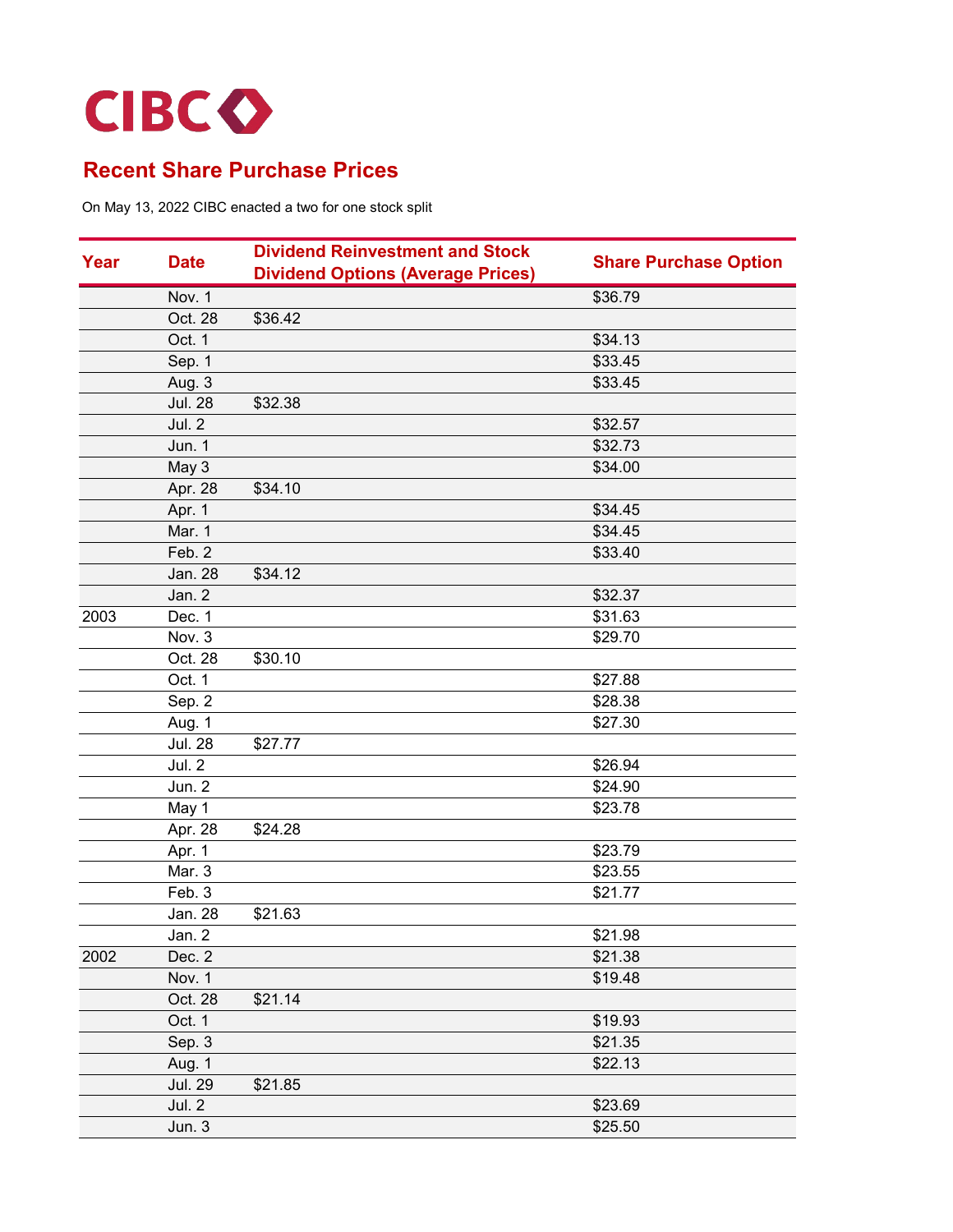

| Year | <b>Date</b>    | <b>Dividend Reinvestment and Stock</b>   | <b>Share Purchase Option</b> |
|------|----------------|------------------------------------------|------------------------------|
|      |                | <b>Dividend Options (Average Prices)</b> |                              |
|      | May 1          |                                          | \$26.75                      |
|      | Apr. 29        | \$26.95                                  |                              |
|      | Apr. 1         |                                          | \$28.24                      |
|      | Mar. 1         |                                          | \$26.55                      |
|      | Feb. 1         |                                          | \$27.55                      |
|      | Jan. 28        | \$28.27                                  |                              |
|      | Jan. 2         |                                          | \$27.43                      |
| 2001 | Dec. 3         |                                          | \$26.70                      |
|      | Nov. 1         |                                          | \$24.68                      |
|      | Oct. 29        | \$24.09                                  |                              |
|      | Oct. 1         |                                          | \$25.78                      |
|      | Sep. 4         |                                          | \$27.82                      |
|      | Aug. 1         |                                          | \$25.71                      |
|      | <b>Jul. 27</b> | \$25.46                                  |                              |
|      | Jul.3          |                                          | \$25.93                      |
|      | Jun. 1         |                                          | \$25.55                      |
|      | May 1          |                                          | \$24.80                      |
|      | Apr. 27        | \$25.55                                  |                              |
|      | Apr. 2         |                                          | \$25.13                      |
|      | Mar. 1         |                                          | \$24.41                      |
|      | Feb. 1         |                                          | \$26.32                      |
|      | Jan. 29        | \$25.32                                  |                              |
|      | Jan. 2         |                                          | \$23.38                      |
| 2000 | Dec. 1         |                                          | \$22.50                      |
|      | Nov. 1         |                                          | \$24.13                      |
|      | Oct. 27        | \$23.30                                  |                              |
|      | Oct. 2         |                                          | \$24.95                      |
|      | Sep. 1         |                                          | \$22.68                      |
|      | Aug. 1         |                                          | \$21.15                      |
|      | <b>Jul. 28</b> | \$21.61                                  |                              |
|      | Jul. 4         |                                          | \$20.58                      |
|      | Jun. 1         |                                          | \$20.96                      |
|      | May 1          |                                          | \$19.00                      |
|      | Apr. 28        | \$19.70                                  |                              |
|      | Apr. 3         |                                          | \$21.00                      |
|      | Mar. 1         |                                          | \$18.03                      |
|      | Feb. 1         |                                          | \$18.65                      |
|      | Jan. 28        | \$18.81                                  |                              |
|      | Jan. 4         |                                          | \$16.65                      |
| 1999 | Dec. 1         |                                          | \$16.43                      |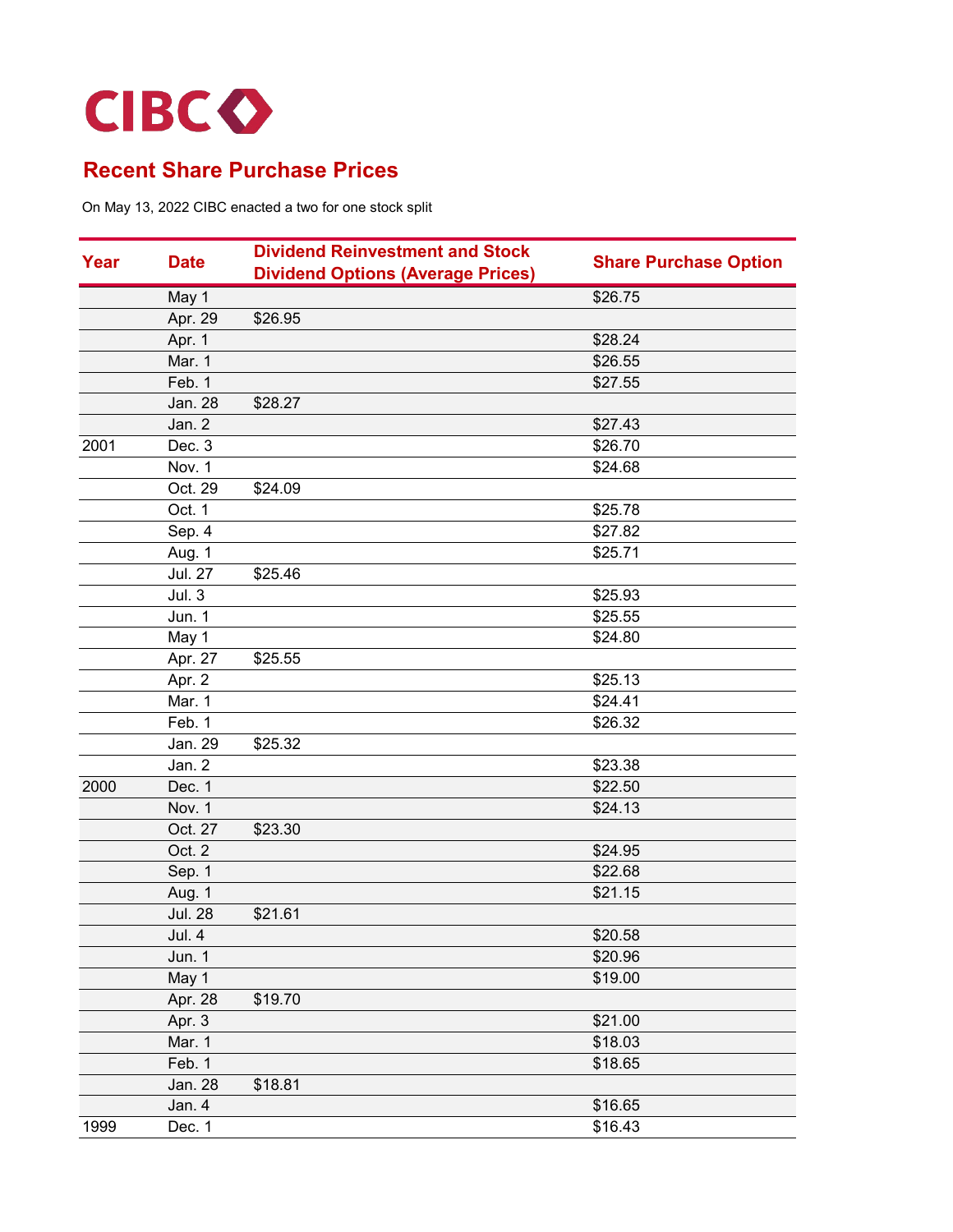

|      | <b>Dividend Reinvestment and Stock</b> |                                          |                              |
|------|----------------------------------------|------------------------------------------|------------------------------|
| Year | <b>Date</b>                            | <b>Dividend Options (Average Prices)</b> | <b>Share Purchase Option</b> |
|      | Nov. 1                                 |                                          | \$15.78                      |
|      | Oct. 28                                | \$15.36                                  |                              |
|      | Oct. 1                                 |                                          | \$14.03                      |
|      | Sep. 1                                 |                                          | \$16.18                      |
|      | Aug. 3                                 |                                          | \$18.08                      |
|      | <b>Jul. 28</b>                         | \$18.29                                  |                              |
|      | Jul. 2                                 |                                          | \$17.97                      |
|      | Jun. 1                                 |                                          | \$18.23                      |
|      | May 3                                  |                                          | \$18.83                      |
|      | Apr. 28                                | \$19.49                                  |                              |
|      | Apr. 5                                 |                                          | \$19.40                      |
|      | Mar. 2                                 |                                          | \$17.63                      |
|      | Feb. 1                                 |                                          | \$19.48                      |
|      | Jan. 28                                | \$18.93                                  |                              |
|      | Jan. 4                                 |                                          | \$19.30                      |
| 1998 | Dec. 1                                 |                                          | \$16.85                      |
|      | Nov. 2                                 |                                          | \$15.85                      |
|      | Oct. 28                                | \$14.80                                  |                              |
|      | Oct. 1                                 |                                          | \$13.40                      |
|      | Sep. 1                                 |                                          | \$15.15                      |
|      | Aug. 4                                 |                                          | \$21.98                      |
|      | <b>Jul. 28</b>                         | \$23.44                                  |                              |
|      | Jul. 2                                 |                                          | \$24.15                      |
|      | Jun. 1                                 |                                          | \$24.75                      |
|      | May 1                                  |                                          | \$25.58                      |
|      | Apr. 28                                | \$25.06                                  |                              |
|      | Apr. 1                                 |                                          | \$24.65                      |
|      | Mar. 2                                 |                                          | \$22.25                      |
|      | Feb. 3                                 |                                          | \$20.85                      |
|      | Jan. 30                                | \$20.92                                  |                              |
|      | Jan. 2                                 |                                          | \$22.30                      |
| 1997 | Dec. 1                                 |                                          | \$22.38                      |
|      | Nov. 3                                 |                                          | \$21.30                      |
|      | Oct. 28                                | \$19.42                                  |                              |
|      | Oct. 1                                 |                                          | \$19.68                      |
|      | Sep. 2                                 |                                          | \$18.05                      |
|      | Aug. 1                                 |                                          | \$19.43                      |
|      | <b>Jul. 28</b>                         | \$19.60                                  |                              |
|      | Jul. 2                                 |                                          | \$17.88                      |
|      | Jun. 2                                 |                                          | \$16.95                      |